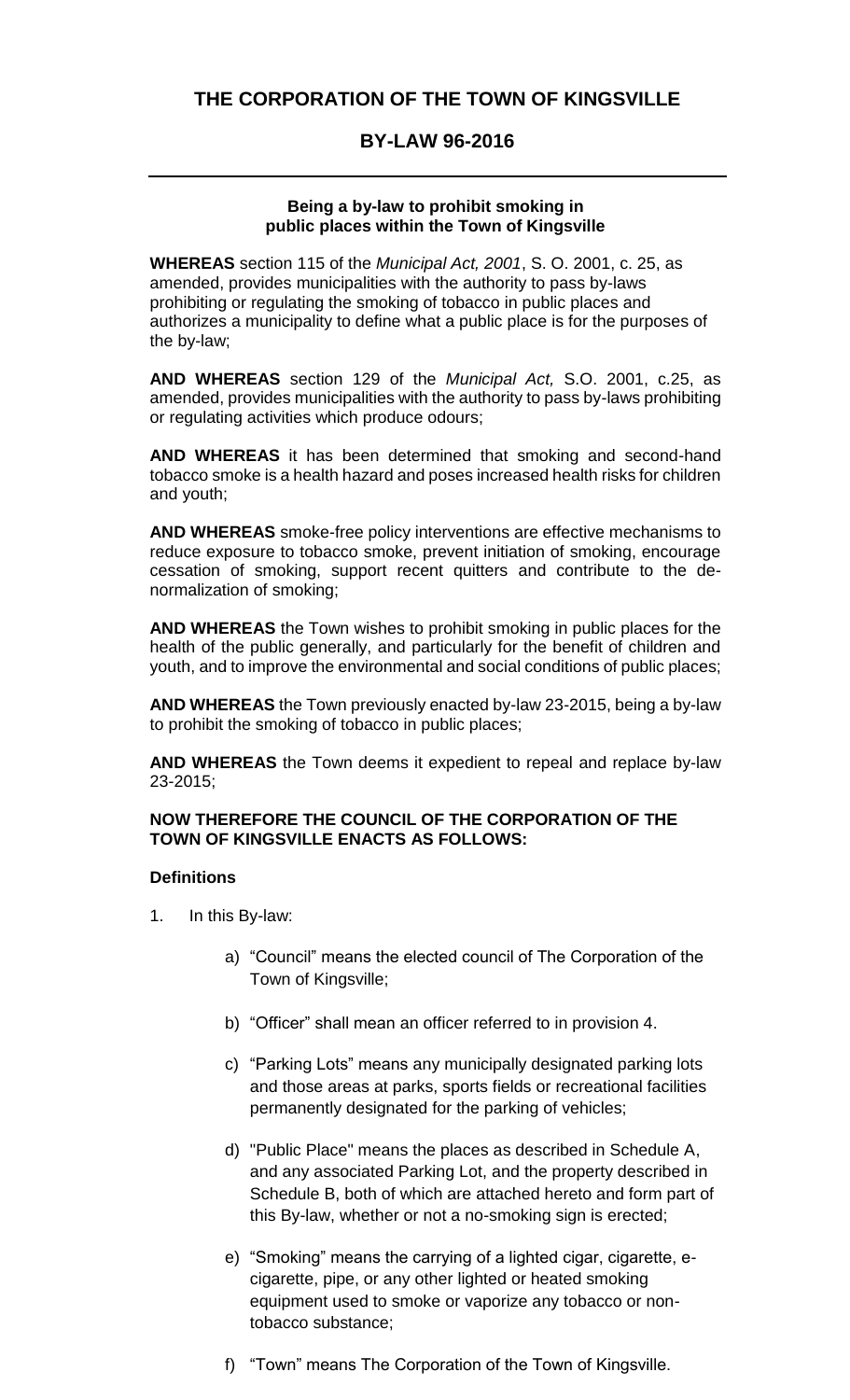g) "Use of Smokeless Tobacco" means the use of chew, plugs, snus, or snuff.

## **Prohibition**

- 2. No person shall engage in Smoking or the Use of Smokeless Tobacco in any Public Place.
- 3. No person shall engage in Smoking or the Use of Smokeless Tobacco within a nine (9) metre radius of any entrance or exit of any building or structure under the control, supervision, ownership and/or operation of the Town.

## **Enforcement**

4. In addition to any other person responsible for by-law enforcement in the Town or appointed to act as a by-law enforcement officer for the Town; this by-law may be enforced by police officers, or any other person employed by the Windsor Essex County Health Unit who has been appointed to enforce the *Smoke Free Ontario Act*, S.O. 1994, c. 10 and such persons are hereby appointed as by-law enforcement officers of the Town for this purpose.

## **Obstruction**

5. No person shall hinder or obstruct an Officer in the enforcement of this by-law.

## **Conflict**

6. If any portion of this By-law is found to be in conflict with any other provision of any other by-law of the Town, the provision which establishes the higher standard or greatest restriction shall prevail.

# **Penalty**

7. Every person who contravenes any provision of this By-law is guilty of an offence and shall, upon conviction thereof, be liable to a fine pursuant to the *Provincial Offences Act*, R.S.O. 1990, c. P. 33, as amended.

### **Severability**

8. If any court finds that any provision of this By-law is ultra vires or invalid, such provision shall be deemed to be severable and shall not invalidate any other provisions of this By-law which shall remain in full force and effect.

### **General**

- 9. By-law 23-2015 is hereby repealed.
- 10. This by-law shall come into force and take effect upon the final passing thereof.

**READ A FIRST, SECOND AND THIRD TIME AND FINALLY PASSED THIS 11th DAY OF OCTOBER, 2016.**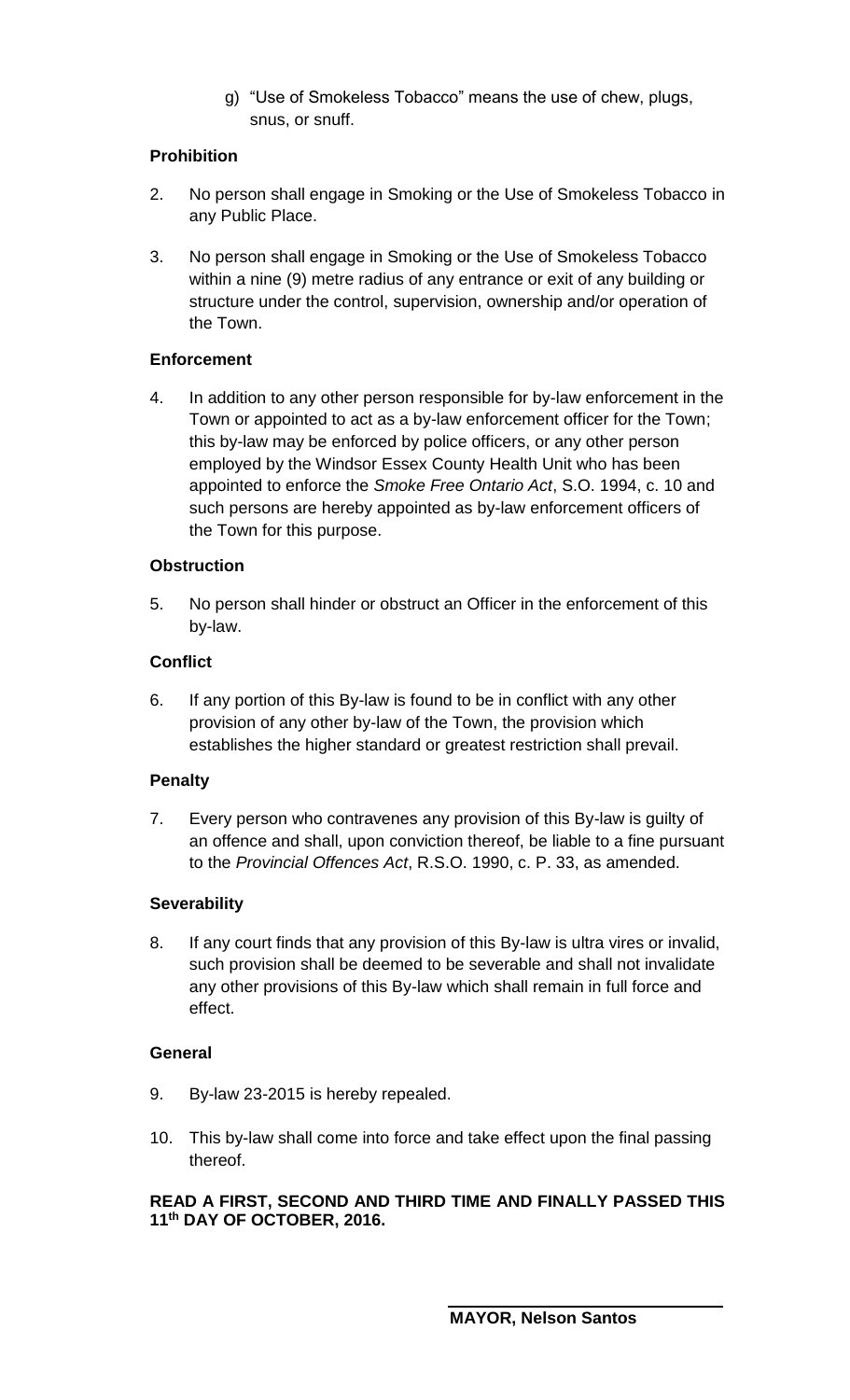**CLERK, Jennifer Astrologo**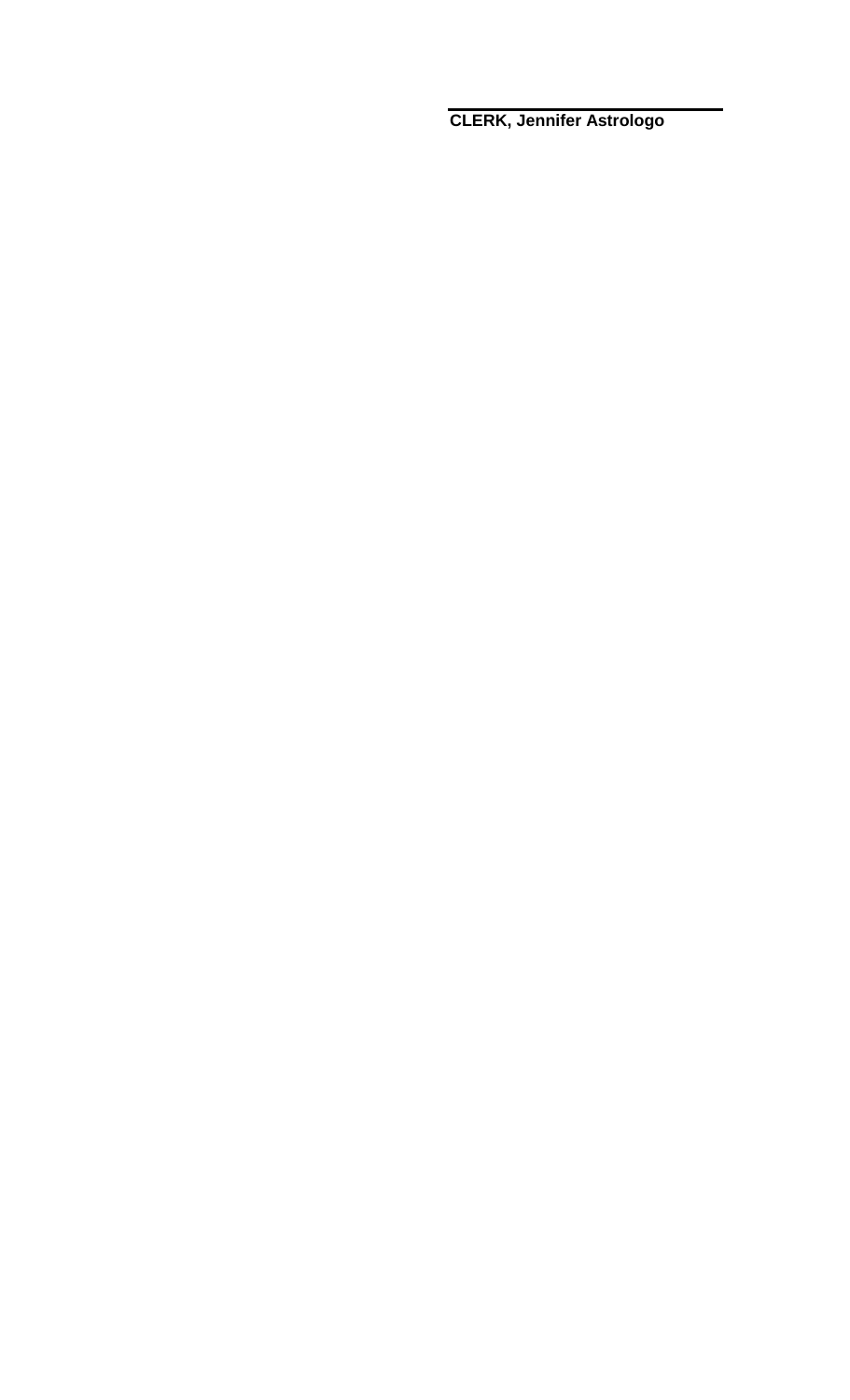# **Schedule A**

- Carnegie Park
- Cedar Island Park and Beach
- Cedar Island Boat Ramp
- Cedar Beach Park
- Coghill Park
- Katrish Park
- Kingsville Recreation Complex (Kingsville Arena, including Repko Park)
- Lakeside Park
- Larry Santos Park
- Lions Park
- Linden Beach Dog Park
- Little Essex Park
- McCallum Street Park
- Mettawas Beach and Park
- Millbrook Park
- Pine Tree Park
- Prince Albert Open Space
- Prince Albert Park
- Remark Park
- Ridgeview Park
- Ruthven Park
- Train Court Park
- Wigle Grove Open Space
- William Avenue Park
- William Street Park
- Union Beach
- York Park
- Any park or green space not specifically identified in this Schedule, but that which was acquired by the Town after the original passing of this By-law